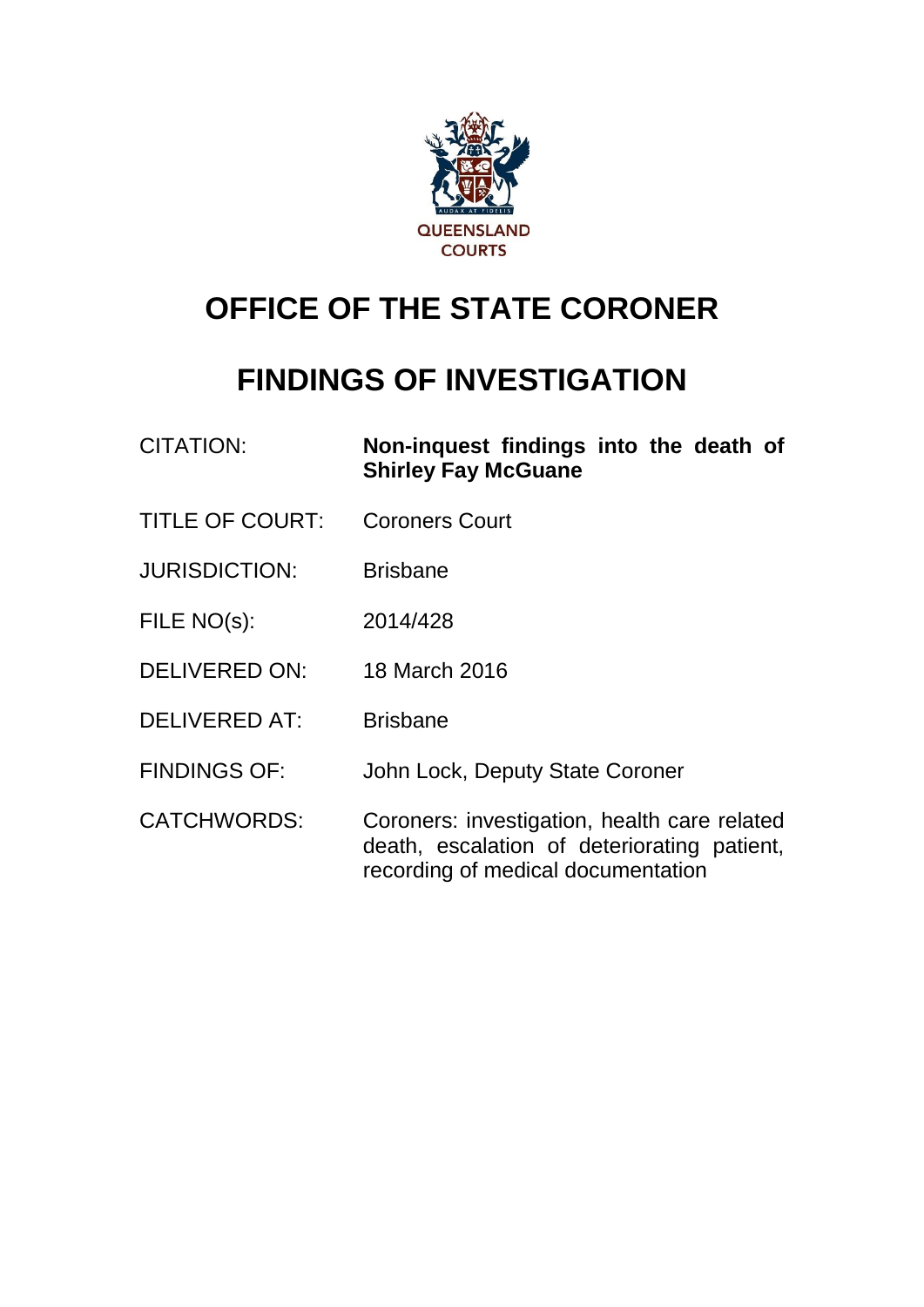## Contents

| Response by St Andrew's War Memorial Hospital and Doctors5 |  |
|------------------------------------------------------------|--|
|                                                            |  |
|                                                            |  |
|                                                            |  |
|                                                            |  |
|                                                            |  |
|                                                            |  |
|                                                            |  |
|                                                            |  |
|                                                            |  |
|                                                            |  |
|                                                            |  |
|                                                            |  |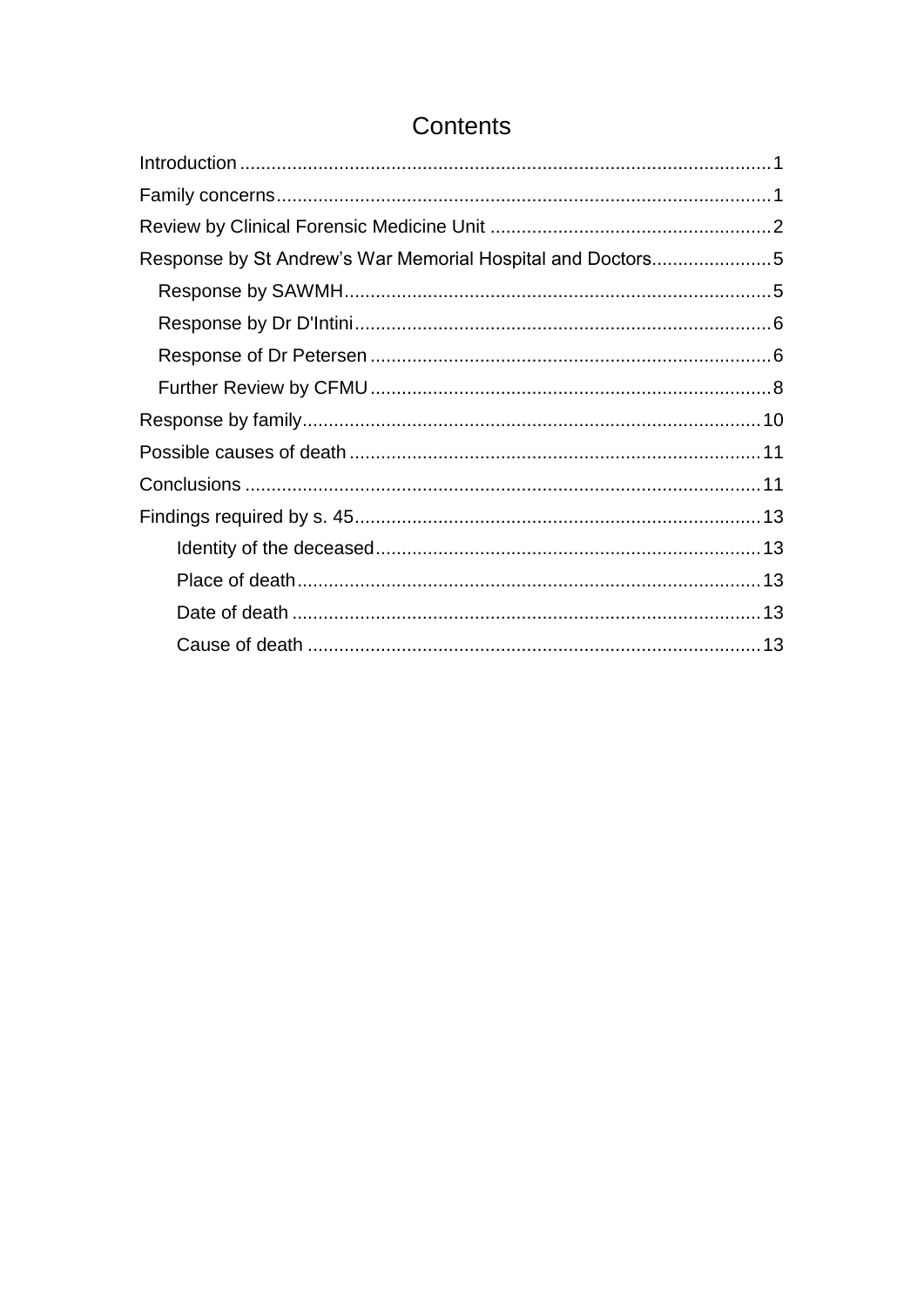## <span id="page-2-0"></span>**Introduction**

Shirley Fay McGuane was aged 84. She had an extensive medical history.

She had been admitted to St Andrew's War Memorial Hospital on 24 June 2013 for major surgery involving removal of the large bowel and the anus.

There appeared to be no intra-operative complications.

Early on the morning of 28 June 2013 a CODE BLUE was called after Mrs McGuane was found unresponsive. CPR commenced with some return of spontaneous circulation but little response neurologically and with agonal respiratory efforts only. Advanced life support was ceased after discussion with the intensive care specialist as further efforts were considered to be futile.

A cause of death certificate was completed by the surgeon, Dr Petersen on the basis that her death was due to a cardiac arrest due to arrhythmia due to ischaemic heart disease.

Mrs McGuane's death was discussed with the after-hours coroner by the Intensive Care Unit registrar, Dr Jeremijenko on the early morning of 28 June 2013. On the basis of those discussions and particularly with reference to what was thought to be a background history of ischaemic heart disease, the coroner considered that the death was not a reportable healthcare related death. No family concerns were indicated during that discussion.

The death was also discussed with the Office of the State Coroner by the surgeon, Dr Damien Petersen during business hours. Those discussions were with the coronial registrar, and as a result a similar decision was made that the case required no further investigation and was not reportable.

It is now evident there were family concerns, although these were first raised with the SAWMH in early December 2013, at which time the family and hospital commenced an ongoing dialogue concerning the management of Mrs McGuane's condition.

On 29 January 2014, the Office of the State Coroner received a letter from the SAWMH advising there had been ongoing discussion about family concerns. As a result, a coronial investigation commenced. Mrs McGuane's family provided details of those concerns.

## <span id="page-2-1"></span>**Family concerns**

The family expressed many concerns regarding the treatment and management of Mrs McGuane at SAWMH.

These included:

- 1. Failure to call a medical emergency response team (MERT) call with ongoing Atrial Fibrillation with a rapid ventricular response
- 2. Failure to investigate chest pain
- 3. Delay in treating hypovolaemia

Findings of the investigation into the death of Shirley McGuane 1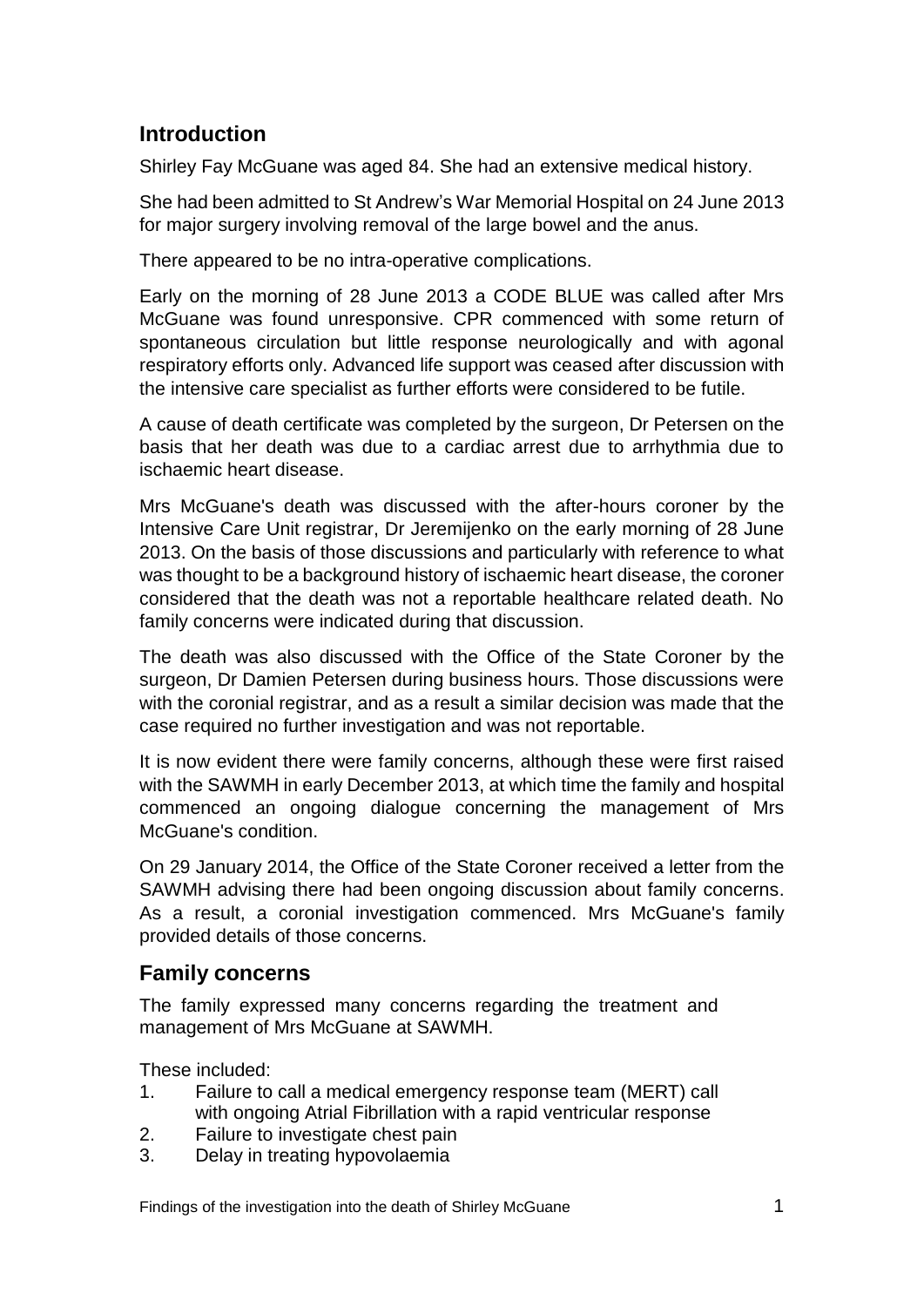- 4. Delay in managing poor urine output (oliguria)
- 5. Failure to report a 'faint' episode to medical staff
- 6. Inadequate documentation by Dr Petersen
- 7. ECG interpretation and 'clearance' by nursing staff

The family particularly did not consider her death was due to a cardiac arrest, or that her medical history demonstrated ischaemic heart disease of 'years' duration as the main underlying co-morbidity contributing to her death. They raised concerns as to the accuracy of information provided to the coroner.

## <span id="page-3-0"></span>**Review by the Clinical Forensic Medicine Unit**

Dr Natalie MacCormick of the CFMU provided a review of medical management. This included review of over 1000 pages of medical records from SAWMH.

Mrs McGuane had an extensive medical history including as follows:–

- Atrial fibrillation and on warfarin and digoxin
- Atypical chest pain with suspected coronary artery spasm
- Stable valvular heart disease
- Sinus node dysfunction
- Degenerative neuronal disease
- Obstructive sleep apnoea treated with CPAP
- Bowel cancer with hemicolectomy in November 2009 and chemotherapy in January 2010
- Raised liver enzymes
- Depression and on antidepressant medication
- Known extensive peritoneal adhesions with previous bowel obstructions
- Gastro-oesophageal reflux disease
- Melanoma 2011.

Mrs McGuane was admitted to SAWMH on 24 June 2013 for an elective proctocolectomy and planned ileostomy for an unresectable polyp at the level of the transverse colon. This major surgery involved removal of the large bowel and the anus. The formation of an ileostomy involved creating an opening for the remaining bowel to connect to the abdominal wall, so bowel contents could empty into a bag.

A pre-operative assessment by her regular cardiologist took place on 5 June 2013. Dr Masterson advised that Mrs McGuane was fit to proceed with surgery from a cardiac point of view. He confirmed that she should cease her warfarin 3-5 days prior and made no recommendations regarding bridging anticoagulation.

A pre-operative physician review by Dr D'Intini took place at SAWMH on 24 June 2013. He noted she was in atrial fibrillation and requested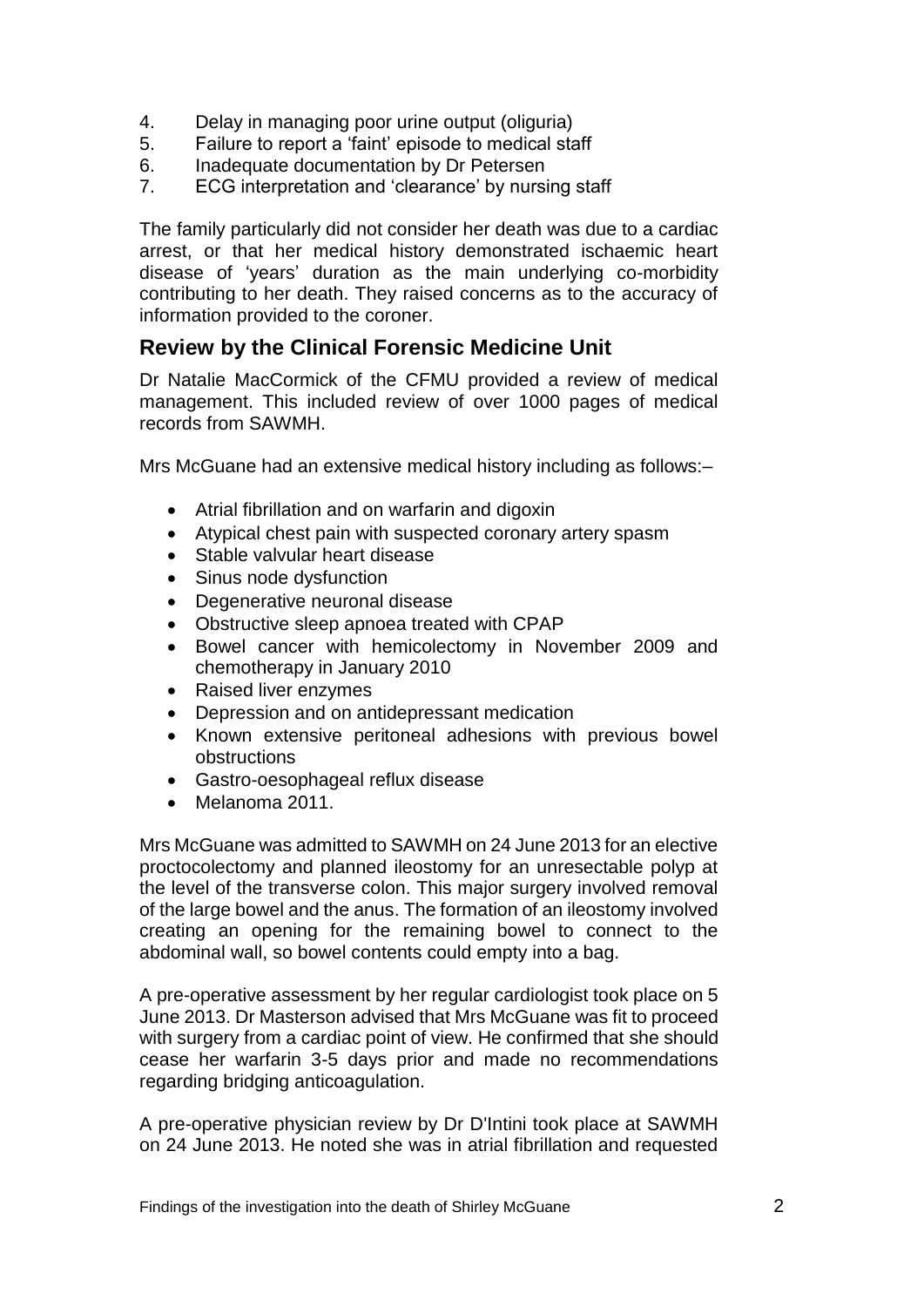bloods and ECG. She was reviewed again the next day and was noted to be clinically well.

On 25 June the intended laparoscopy was converted to a laparotomy due to the presence of intestinal adhesions. The surgery otherwise appeared to be uneventful.

At 5.15am on 26 June, Mrs McGuane reported chest pain to the nursing staff. An ECG was performed and the records noted it was deemed to be not cardiac related by the after-hours coordinator. Dr MacCormick noted that in fact the ECG showed atrial fibrillation at a rate of 125 with a new right bundle-branch block. Dr MacCormick stated the significance of this is that it supports myocardial infarction, and as such requires further investigation. Such investigations would include blood tests monitoring markers of heart muscle damage such as troponin.

Dr D'Intini reviewed her later that morning and considered that she was in fast AF and appropriately increased her oral digoxin dose and requested to be advised if she had further chest pain. Although this was an appropriate treatment of AF, Dr MacCormick considered the usual management of a patient with chest pain would include, at a minimum, blood tests.

At 10am nursing staff noted she had persistent fast heart rate and Dr D'Intini gave a further order for oral digoxin and this was repeated at 1.50pm. Dr MacCormick considered this would have been an opportune time to consider ordering additional blood tests.

Digoxin levels were elevated and her evening dose was appropriately withheld.

On 27 June Mrs McGuane started to develop an abnormally low urine output and was noted by the physiotherapist to be drowsy, to have decreased responsiveness and to be sweaty and pale. That afternoon the surgeon was notified of her tachycardia and low urine output and requested a bolus of gelofusion.

Early on 28 June 2013 a CODE BLUE was called at 4.48am. Mrs McGuane had been found unresponsive, cold, clammy, and with a lowgrade temperature. CPR was commenced by nursing staff. When the CODE BLUE team arrived she was noted to have pulseless electrical activity, meaning cardiac arrest with measurable electrical activity but no cardiac output. Advanced life support procedures were implemented but at 5.20am this was ceased as further efforts were considered to be futile.

Dr MacCormick noted the multiple previous admissions at SAWMH between 2001 and 2013 for multiple conditions. After reviewing these admissions Dr MacCormick agreed there did not appear to be sufficient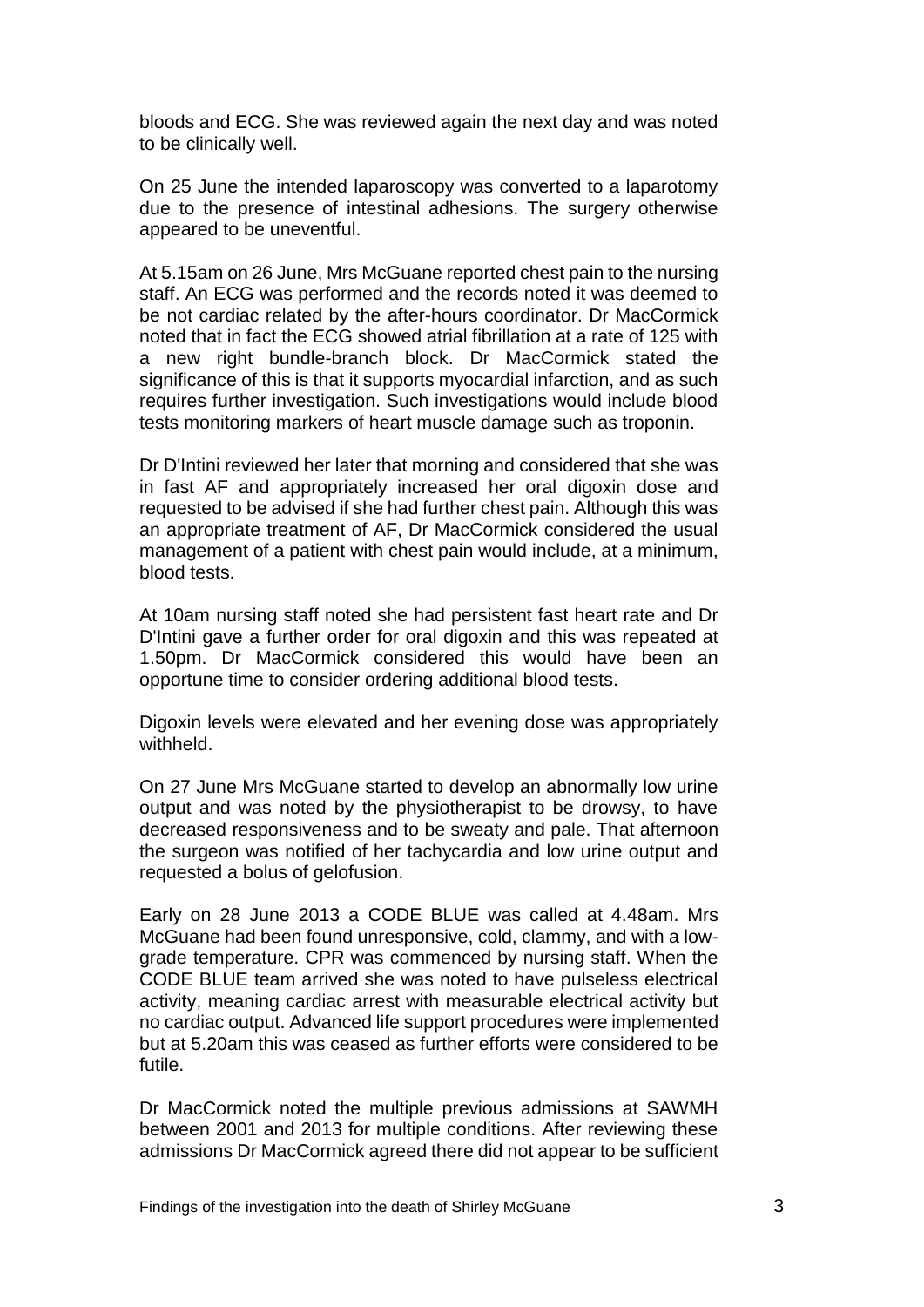evidence from cardiac investigations to confirm a history of ischaemic heart disease.

The cardiac arrest was most likely from a coronary thrombotic event. Elements of the history that support a primary cardiac event include recent chest pain, new right bundle-branch block on the ECG the day before and significant anaemia reducing oxygen supply to the heart.

Dr MacCormick did not identify any documentation considering the risk versus benefit ratio of having surgery.

The absence of routine post-operative blood tests was very concerning. She considered the ECG being cleared by the after-hours coordinator as inappropriate. The episode of chest pain was not adequately investigated or treated.

The episode of rapid atrial fibrillation should have triggered a MERT call involving further investigation and management including physician review, blood tests, intravenous therapy and cardiac monitoring. Dr MacCormick noted the recent introduction of the *Adult Deterioration Detection Score* (ADDS) in hospitals across Queensland may reduce the likelihood of similar situations occurring in the future.

There was concern about the lack of consultant notes in the hospital medical chart.

The CODE BLUE team management appeared to be competent and appropriate and the episode was clearly documented.

Dr MacCormick stated there was not enough evidence due to lack of cardiac investigations performed at that time to confirm or refute the background of ischaemic heart disease. Other potential causes of death may have included intra-abdominal bleed, aspiration, stroke, or pulmonary embolism.

Dr MacCormick considered that the death was a reportable death. It is possible that failure to provide healthcare contributed to her death and she may not have died if health care had been provided. This included routine post-operative monitoring of bloods, correction of anaemia, adequate fluid resuscitation and investigation and management of possible myocardial infarction and early response to patient deterioration.

Mrs McGuane was an elderly woman with multiple co-morbidities, and her risk of complication, including death, after significant surgery was reasonably high. Dr MacCormick however agreed with the family that her death certificate may not accurately reflect the nature of her death.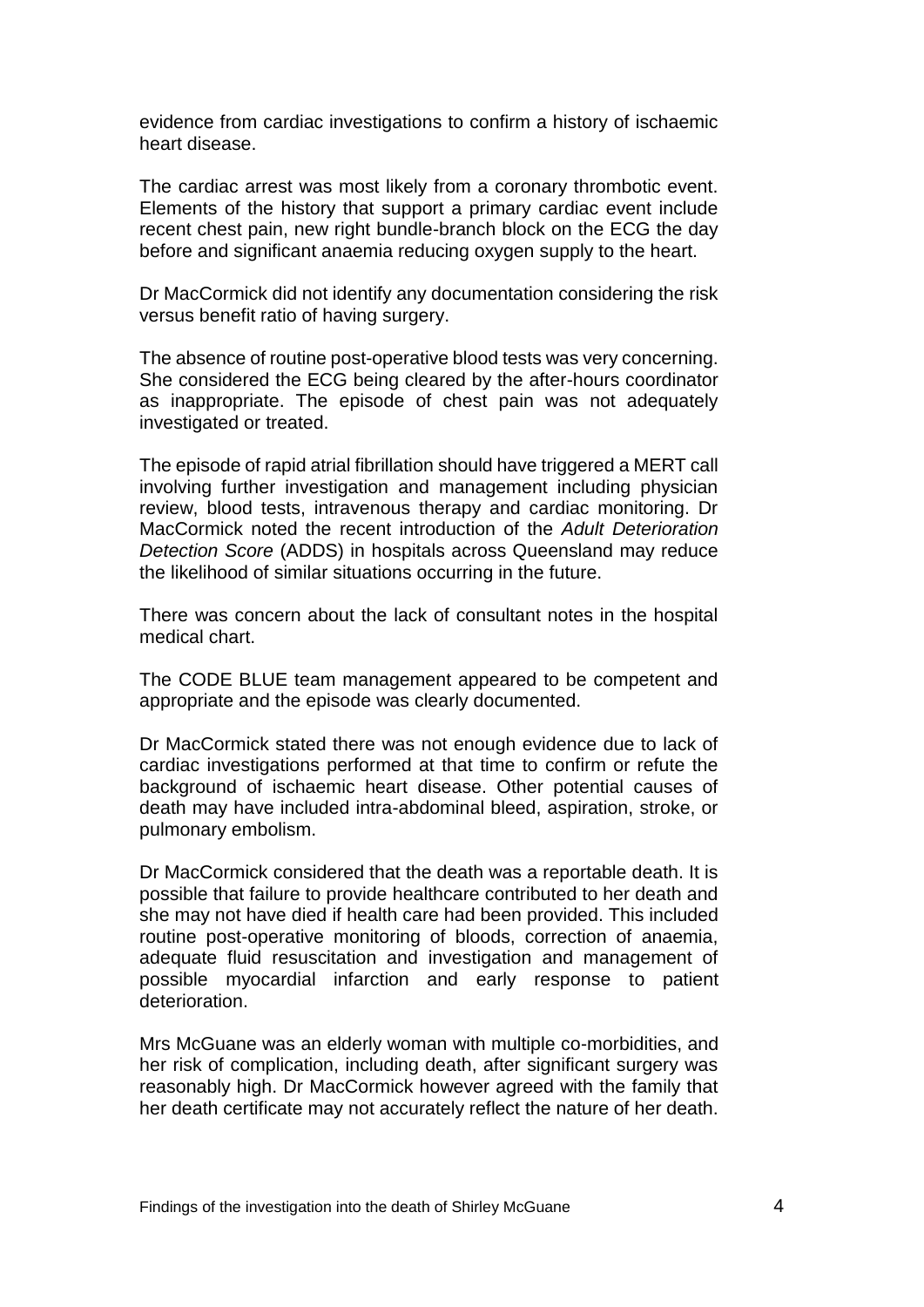## <span id="page-6-0"></span>**Response by St Andrew's War Memorial Hospital and Doctors**

#### <span id="page-6-1"></span>**Response by SAWMH**

SAWMH advised that an open disclosure meeting took place on 30 January 2014. As a result, an action plan was prepared to address issues that had been raised in the course of those discussions.

The hospital investigated the issue concerning the diagnosis of the ECG performed early on the morning of 26 June 2013 and also the matter concerning the lack of a MERT called by nursing staff on 27 June 2013.

On investigation it was discovered the ECG was reviewed and signed off by a cardiologist and returned to the test results tray for consideration by the treating physicians.

The process for ECG review and escalation of concerns during and after hours was documented in a clinical procedure and requires that any abnormal results identified be escalated immediately to the visiting medical practitioner or ICU RMO. An extensive education program was undertaken with staff as to the required actions to be taken in the case of any abnormal ECG results.

An additional medical officer for ward based care to work from the late afternoon and into the evening is currently being recruited and will provide a further avenue for review of ECG results in combination with clinical assessment of the patient, as required, in the event that the treating medical practitioner is not on site at the time.

The introduction of the Queensland Adult Deterioration Detection System (QADDS) throughout the hospital, now provides nursing staff with a tool to assist with the appropriate management and escalation of a vasovagal episode and any patient clinical deterioration episode through a MERT call in order to involve the medical team in a timely way. A modified MERT criteria has been formalised to support the QADDS introduction. Monitoring of MERT responses occurred on a monthly basis and as reported to each hospital specialist craft group. The number of MERT calls has increased by 38% following the introduction of the QADDS. Ongoing training on the National standard relating to deteriorating patients takes place on an annual basis.

The hospital is in the process of implementing a process designed to assist and support patients, relatives and carers to improve communication with health professionals and enable early intervention in the case of a deteriorating patient.

The hospital now requires daily reporting to the Director of Medical Services of reportable deaths and any communication with the coroner by a medical practitioner about whether a death is reportable. This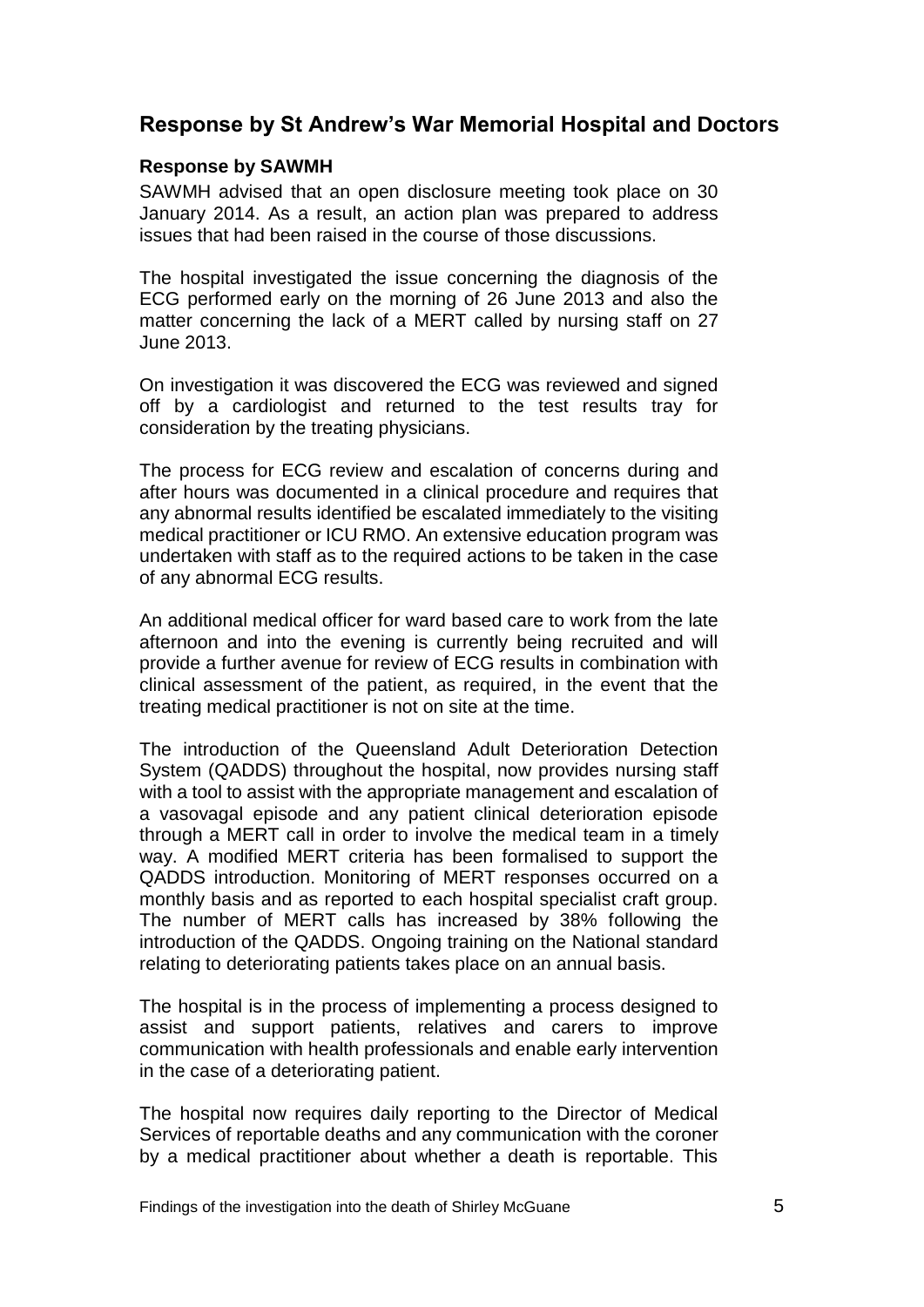allows the Director of Medical Services to review the matter by way of a backup at an early stage to check whether the death is reportable and also as a flag to initiate communication by the hospital with the family. The internal death review process has also been strengthened with the addition of the Deputy Director of ICU to membership of the review committee.

#### <span id="page-7-0"></span>**Response by Dr D'Intini**

Dr D'Intini stated that the preoperative blood tests were within normal range. The procedure had been straightforward with no concern for blood loss. On that basis often bloods are not repeated. Clinically there were no signs to suggest significant anaemia and she was on physiological fluids with electrolyte replacement.

He agreed that in retrospect, blood tests would have been useful.

With respect to the episode of chest pain he stated there was a long cardiac history. There were two cardiac episodes several months earlier and reviewed by Dr Masterson. Blood tests showed abnormal serum troponin reflecting cardiac injury. She was told she had cardiac spasm and chronically elevated serum troponin. The cardiological opinion was that she was safe to have the planned elective operation.

He stated the post-operative chest pain was self-limiting and there were no ST/T changes suggestive of STEMI. There was a new RBBB. He stated that coronary angiogram is not necessarily always indicated and such a procedure can be associated with well-documented morbidity.

Dr D'Intini agreed that the episode of rapid atrial fibrillation probably did fit MERT criteria.

#### <span id="page-7-1"></span>**Response of Dr Petersen**

Mrs McGuane had been referred to Dr Petersen by a gastroenterologist. There was a concern about a high-grade dysplastic lesion that was unable to be removed successfully at colonoscopy. This was against a clinical background of previous high anterior resection for Duke's C/stage III sigmoid carcinoma in 2009 and since then, regular twelve monthly colonoscopies with multiple adenomatous polyps removed from her colon during these examinations.

There was an extensive family history of cancer. He stated that in his discussions with her she was adamant that she did not want to wait for a cancer to form and she wanted surgery to remove the colon polyp to prevent this outcome. He considered her view reasonable.

Due to her problem of marginal/poor incontinence he also discussed with her the option of having a further colon resection with anastomosis being performed but advised against this because further resection would worsen her incontinence. He explained that by removing the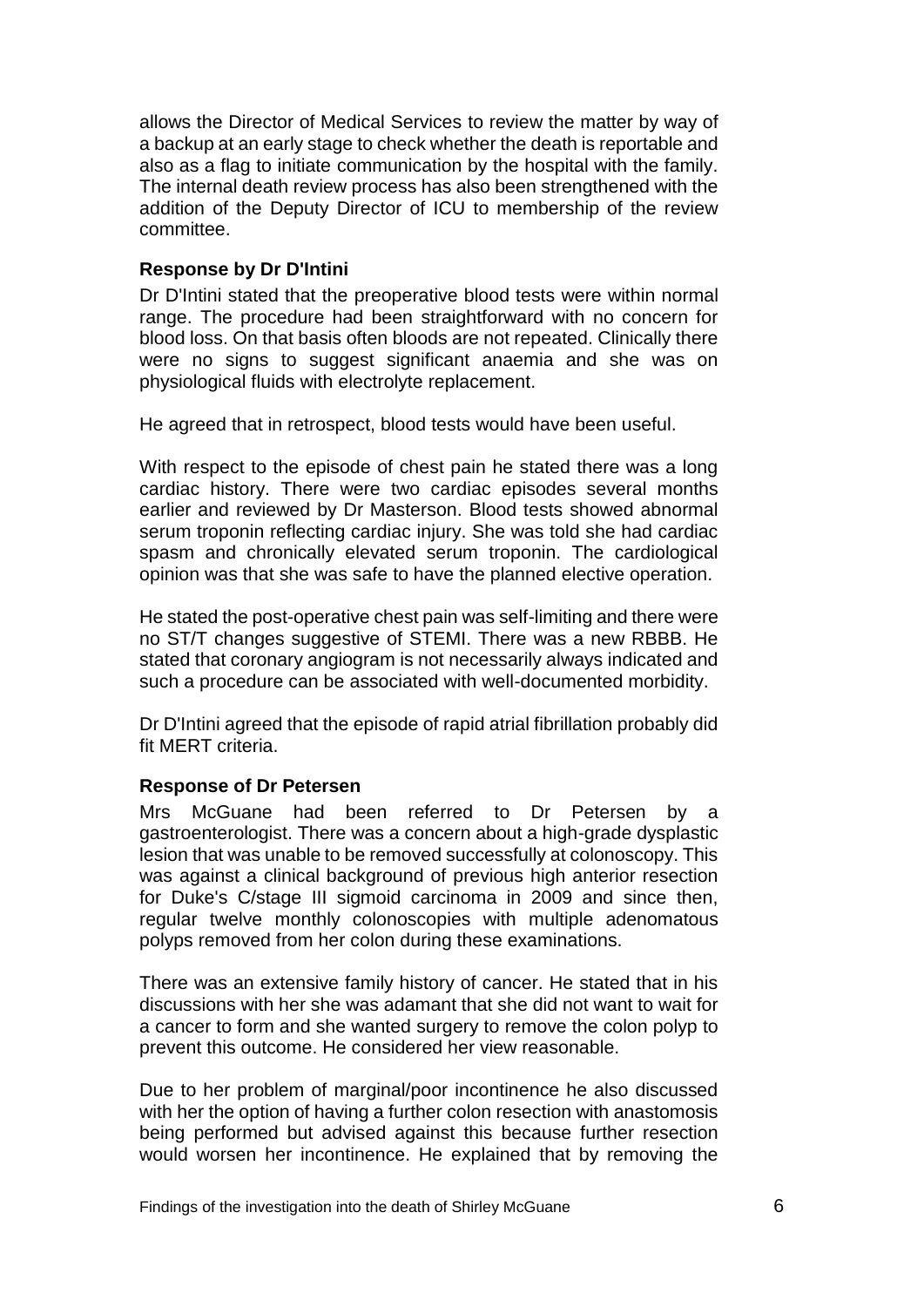residual colon and giving her a permanent ileostomy, she would not need to undergo further colonoscopies and would also reduce one of the major risks of this type of surgery being an anastomotic leak.

He discussed the risk of surgery with her including infection, internal bleeding, possibility of conversion from a laparoscopic to open procedure if there were unexpected events or complications encountered, death and he also discussed the risks of DVT. He specifically discussed with her that her age, history of heart disease and neurological condition put her at risk of peri-operative complications.

He noted her treating cardiologist had advised she was fit to proceed with surgery. He told her he intended to get a general medical specialist Dr D'Intini to review her the day before surgery. Dr Petersen did not consider her perioperative risk was such that it automatically required her to be admitted into ICU post operatively.

During the operation he encountered limited but dense adhesions so the procedure converted to an open laparotomy. During the operation there was no significant blood loss. She came through the surgery well and he had no concerns about her condition. There was no need for an ICU admission after recovery. He expected that she would make steady improvement and be fit enough to be discharged in 7-10 days.

He stated that both he and Dr D'Intini were responsible for her postoperative care. He was primarily responsible for abdominal issues and issues regarding her gut function. Dr D'Intini was responsible for the decisions regarding cardiac, respiratory and neurological issues.

He stated that he reviewed Mrs McGuane on each post-operative day during his ward round with a senior nurse on duty. He communicated the decision he made directly to senior nursing staff.

Although he usually would write an entry in the hospital chart each day, as Dr D'Intini had already reviewed her and made notes in the chart he did not consider he needed to make an additional entry. Usually the senior nurse who accompanies him on the ward round will, if he is busy, write in the chart a note to the effect that the patient had been seen by him. He assumes that due to pressure of work the senior nurse did not have time to do this.

Dr Petersen stated he has standing orders at the hospital requesting post-operative blood tests on day one following surgery. He would then repeat these tests second daily. He is unable to say why the blood tests were not done on day one post-operation.

On day two he saw that Dr D'Intini had asked for digoxin tests to be performed and understood full bloods would be performed. His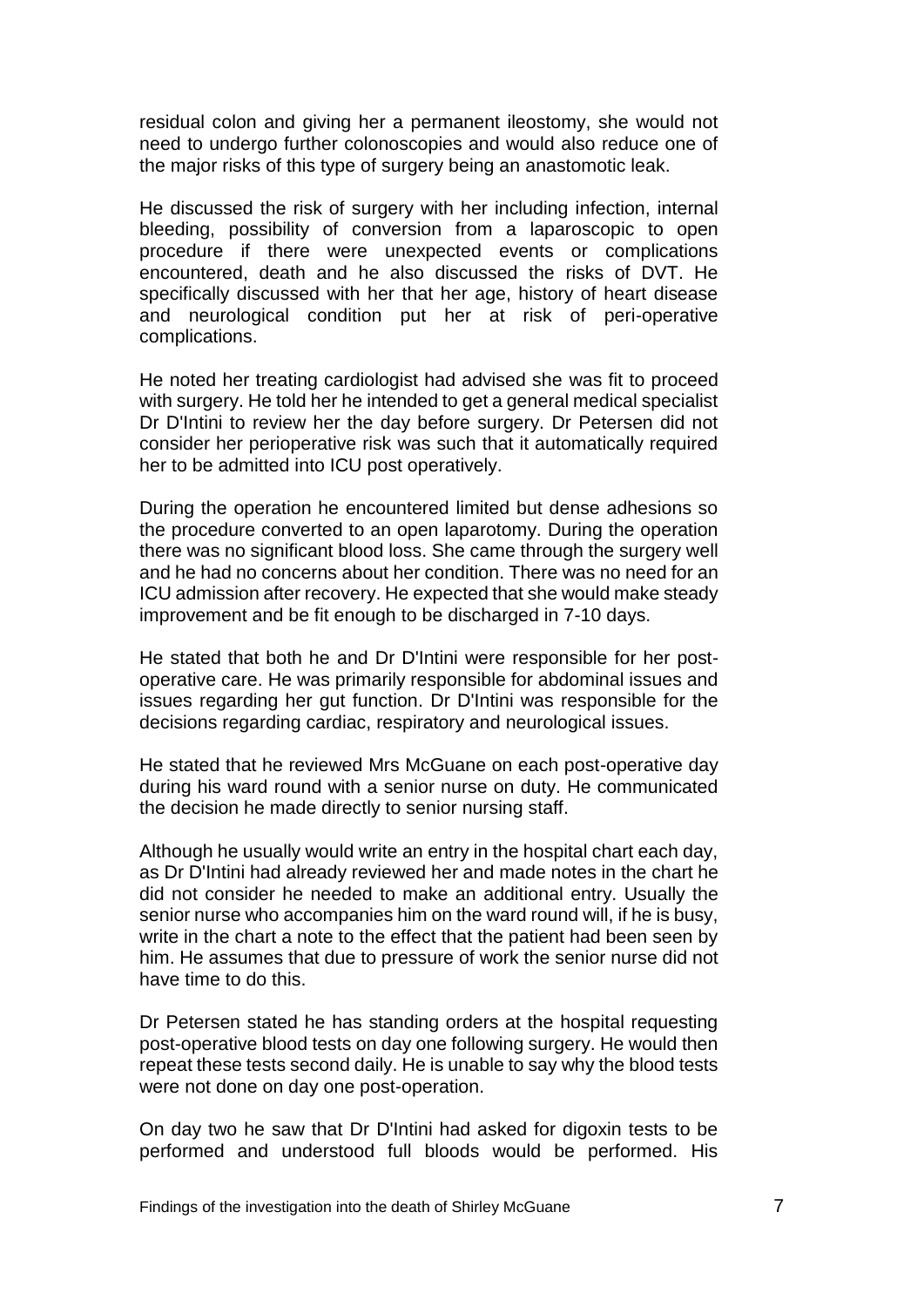experience is that post operatively day one blood test results are typically normal and given there was no significant intra-operative bleeding and no significant post-operative bleeding, he expects that blood tests would have returned normal in any event. He did not order a troponin test as this falls within Dr D'Intini's expertise.

He recalls that on day two her observations looked normal. She appeared a little drowsy but responded to questions. He thought she may be affected by the analgesia she was receiving and requested nursing staff remove her patient-controlled analgesia device. He received a telephone call in the evening advising she was experiencing tachycardia and low urine output. He ordered further fluids therapy. There was nothing indicating he should review her himself.

He heard nothing further until he received a telephone call advising that a CODE BLUE had been called. By the time he arrived at the hospital Mrs McGuane was deceased.

In his discussions with Dr D'Intini they understood there was a history of atrial fibrillation across a number of years with mild-to-moderate aortic incompetence and mild mitral incompetence. They both considered the likely cause of death was due to cardiorespiratory arrest related to arrhythmia.

#### <span id="page-9-0"></span>**Further review by CFMU**

Dr MacCormick who provided the original review was on maternity leave. Dr Adam Griffin, the CFMU Director had peer reviewed the first report and reviewed the further information received.

Dr Griffin noted the hospital executive has responded to the issue around the ECG review by the nurse. They have stated that Dr Pritchard (a cardiologist) reviewed the ECG. On examining the medical records, Dr Griffin noted there are two copies of the same ECG apparently included (page 551 and 553 of medical records volume 2). One has a date and time visible as the 26 June 2013 at 0511hrs with a patient sticker attached (553). The second has the same measure parameters and appears the same but has no time stamp or date visible (551). This second ECG on page 551 is signed by Dr Pritchard but carries no date or time. Further, it just states that he 'agrees' with the automated report provided by the ECG device and does not otherwise suggest action or response. Dr Griffin stated it is in no way clear what information Dr Pritchard had in making his assessment, in particular whether Mrs McGuane had chest pain or not. In the absence of evidence regarding the 'realtime' examination by Dr Pritchard of this ECG at 5:11hrs on the 26 June, particularly without a time or date stamp and further the lack of reference to such an ECG by any in the treating team, Dr Griffin said he was left to believe this was overlooked or not acted upon. The correct response would be to identify the association with chest pain and investigate. This did not occur. Further,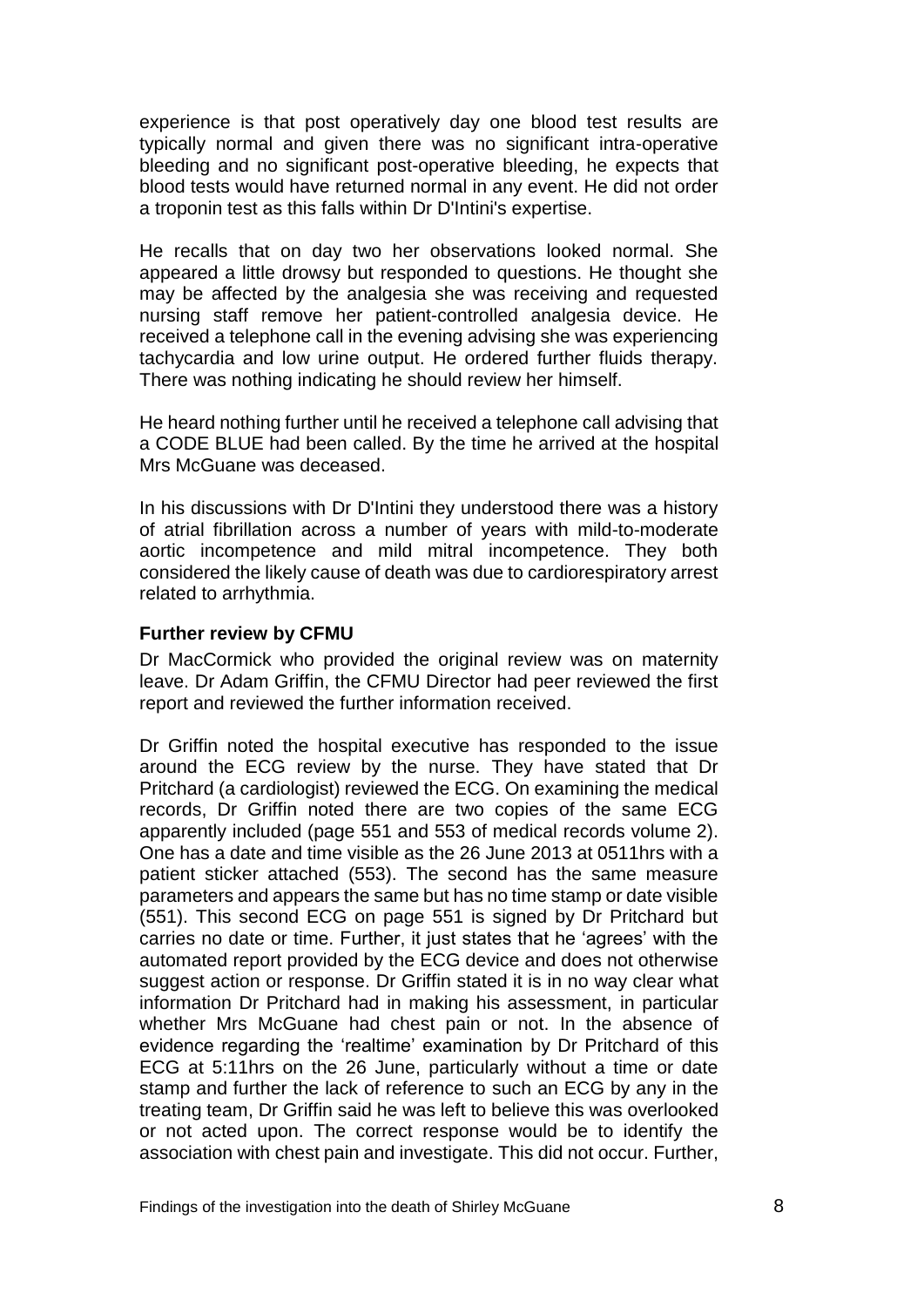the hospital needs to confirm the time and date of Dr Pritchard's assessment before relying on it.

If Dr Pritchard's 'reports' on the ECG are to be of value they should have a time and date reference and an effort to correlate with clinical symptoms. Chest pain was not mentioned and Dr Pritchard may not have been informed the patient experienced chest pain. It is unclear if or how Dr Pritchard routinely communicates positive findings to requesting or involved physicians. It may not have occurred here.

The hospital has referenced the introduction of the 'ADDS' tool as their approach to managing the response to the AF and the faint episode. Dr Griffin stated that if this form is used correctly this should indeed mean a response should occur in the future.

Dr Griffin noted Dr D'Intini's response in relation to three issues raised.

The first is that Dr D'Intini did not believe (prospectively) that Mrs McGuane should have had routine postoperative blood tests. Retrospectively, he believes she should have. Chest pain may be a sign of anaemia and is certainly an independent reason to consider blood tests. Dr D'Intini does not address this and it remains an issue as at issue 2 (failure to investigate chest pain). His subsequent reply does not exclude ordering blood tests to check for cardiac damage. The diagnosis of myocardial injury is based on chest pain, blood tests and abnormal ECG. This is not adequately addressed.

Dr D'Intini did acknowledge Mrs McGuane should have had additional medical intervention and investigation (MERT call). The hospital decision to introduce the ADDs observation form should assist with this prospectively.

Dr Petersen stated in his statement that he would have expected blood tests to have been done and cannot explain why they were not. Dr Petersen does not explain why he did not seek the results of the routine tests as this is the usual practice if ordering routine blood tests. Dr Petersen states he has altered his practice in relation to timing of postoperative blood tests which are not based specifically on time since surgery. Instead the timing is individualised to each patient.

Dr Petersen adequately explained his decision to ask Dr D'Intini to review Mrs McGuane before the operation.

Dr Petersen felt Dr D'Intini had responsibility for aspects of Mrs McGuane's ongoing care. Fluid balance issues were shared.

Dr Petersen did not provide adequate documentation. Dr Griffin considered that Dr Petersen's thought that another doctor's entry precluded his need to document is unusual; particularly given he has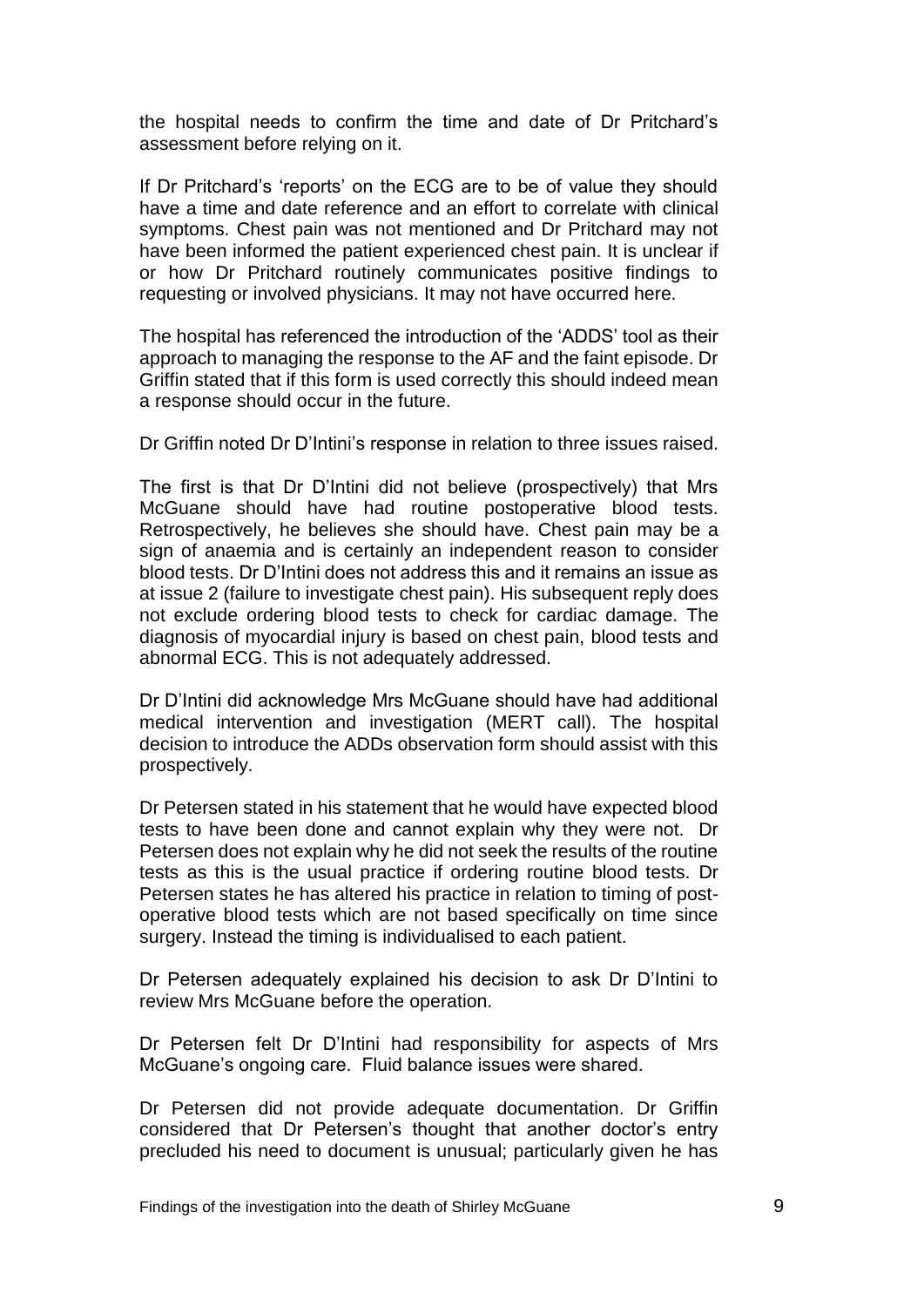declared certain aspects of care to be Dr D'Intini's role and other aspects his own role. A daily documented consultation in the postoperative period would be the minimum expected of a treating surgeon. This would be particularly of value since he describes a post-operative complication arising (ileus) in his statement but not in the hospital record. Dr Petersen further felt Mrs McGuane was drowsy, that the explanation was her medication and that he ceased this medication. Dr Griffin stated this would be of value for other doctors involved in Mrs McGuane's care to know and as such should have been documented.

Having read criticisms about his documenting practices, Dr Petersen has since then, been more aware of how he documents with the aim of improving his documentation. Further, he no longer relies on the Nursing Manager to document details of his attendances with patients.

### <span id="page-11-0"></span>**Response by family**

The family have also responded to the replies by Dr D'Intini and Dr Petersen. Many of their concerns are reflected in the issues raised by Dr Griffin.

The family disagree with much of the detail of Dr Petersen's statement but Dr Petersen was not invited to make further comment. However, coming to some definitive conclusion is unnecessary for the purposes of making this finding.

During the investigation, the SAWMH provided the coroner with the Chest Pain Management Policy in place at the time of Mrs McGuane's death. The view of Dr MacCormick was that there was inadequate investigation and management of a possible myocardial infarction on 26 June. The policy provided for the patient's doctor to be advised if the patient has no medication ordered. There is no evidence in the medical record that the doctors caring for her were contacted.

GTN spray was listed as a current medication on admission but was not written up as a medication during her admission. The policy provided for the spray to be given if it had been ordered.

As well the policy provided that an ECG should be performed (it was) and if there were ECG changes (there were) then her doctor should be contacted (they were not).

The family also noted the significant other symptoms of signs of delirium, an episode of fainting, tachycardia and AF that had failed to respond to medication changes and her falling urine output. All of these were matters that Dr MacCormick considered should have been investigated but were not.

Dr MacCormick considered the list of possible causes of non-shockable PEA. She was able to rule out Tension pneumothorax, digoxin toxicity,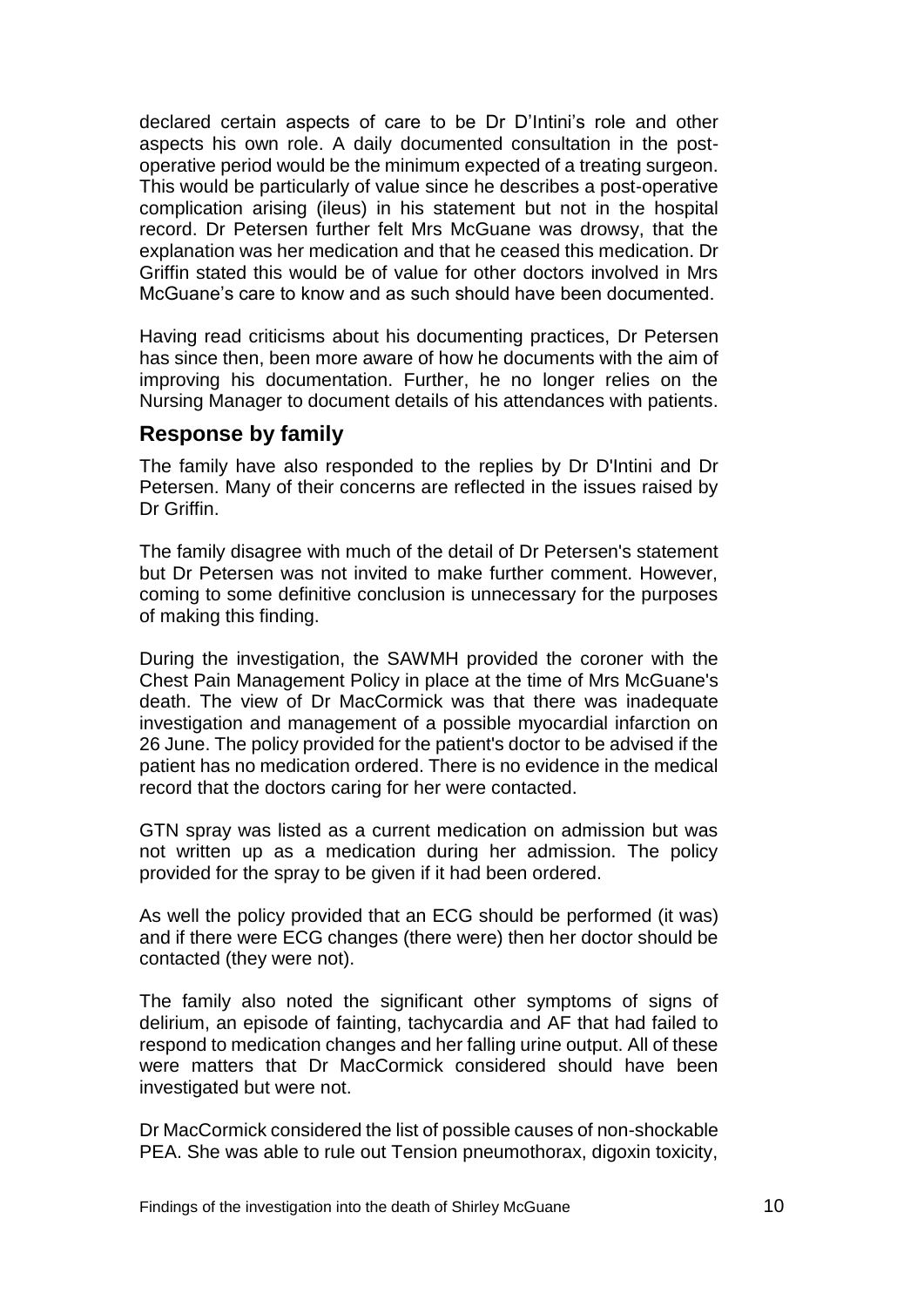Cardiac tamponade, Hypo/hyperkalaemia, hypoglycemia, and hypo/hyperthermia.

## <span id="page-12-0"></span>**Possible causes of death**

Dr MacCormick stated it was difficult to exclude aspiration given the large vomitus found in her mouth during resuscitation. Given her noted drowsiness and confusion and the fact she was on an opioid PCA, it is conceivable she could have had a massive vomit and aspirated. However, it is also possible this occurred as a result of a cardiac arrest.

Hypovolaemia from internal haemorrhage was possible. Her haemoglobin was noted to be 72 which was significantly lower than her pre-operative level of 127. The clinical picture of low urine output, acute kidney impairment, low JVP, increasing tachycardia and decreasing blood pressure also fits with the possibility of an acute bleed. She would have expected that this would have been clinically evident with a distended, rigid and tender abdomen however in the absence of any notes referring to an abdominal examination in the post-operative period and during the CODE BLUE, this possibility cannot be excluded.

Pulmonary embolism was possible given recent surgery and immobility, however this is less likely as Mrs McGuane was receiving appropriate thromboprophylaxis.

Myocardial infarction was highly suspected given the evidence of recent chest pain and a new right bundle-branch block on ECG the day before.

## <span id="page-12-1"></span>**Conclusions**

Mrs McGuane had a significant medical history. She was undergoing major surgery. She had been cleared by her cardiologist for surgery. She had an ongoing history of atrial fibrillation but there was no other history suggestive of ischaemic heart disease.

Her surgeon, Dr Petersen provided a statement after the event detailing his involvement in pre-operative, operative and post-operative care. Mrs McGuane's family dispute some of the detail concerning his recollections. Dr Petersen did not record any of this involvement in the medical records in any meaningful manner. He should have.

It is evident the operation proceeded without significant complication.

What is also evident is that in the post-operative phase there was a diminution in care provided. Mrs McGuane had an episode of chest pain. An ECG noted fast AF and right bundle branch block. This was not investigated and should have with blood tests at a minimum.

Dr Petersen's assertion that he has a standard order to repeat blood tests after an operation does not appear to be supported on the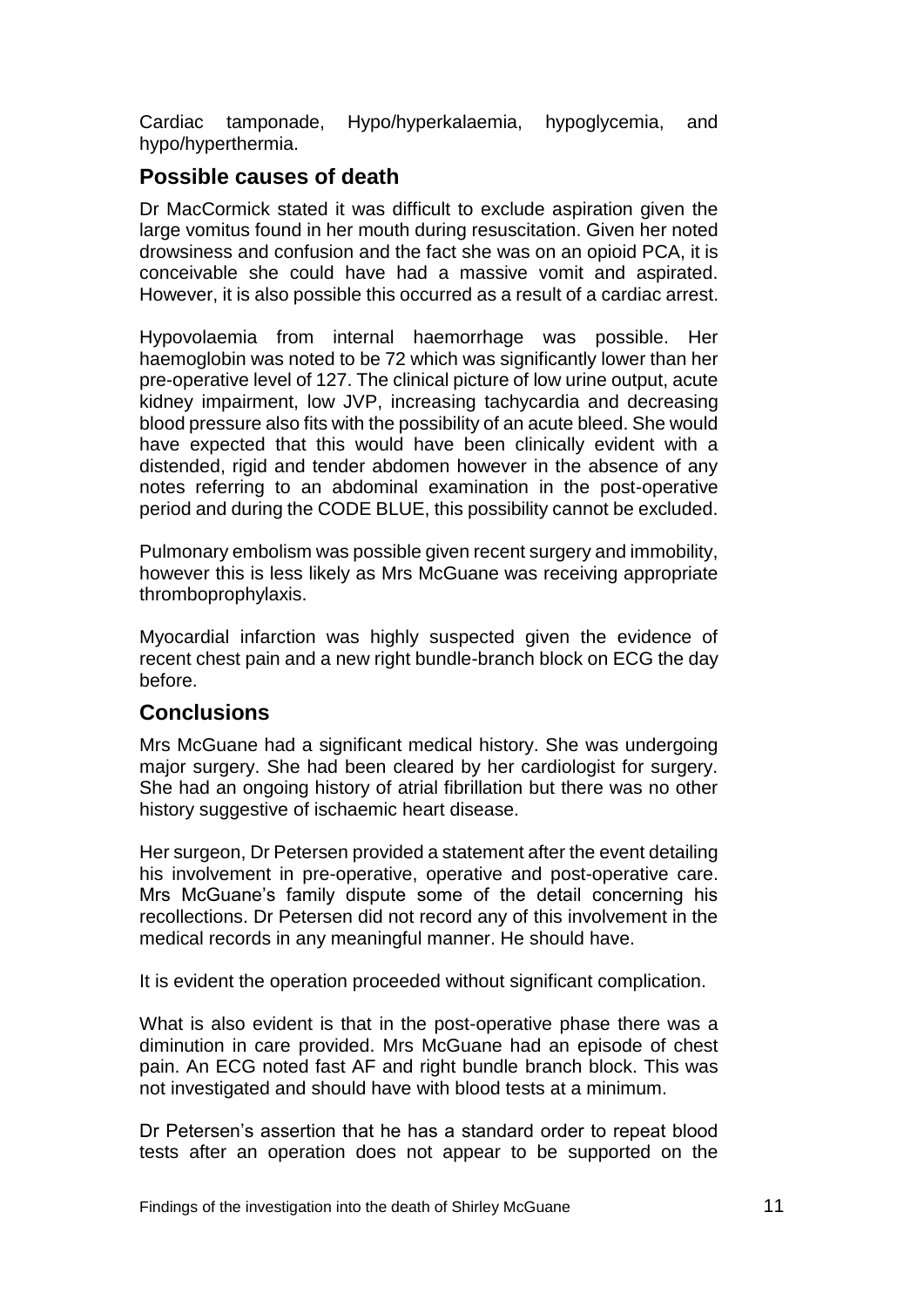evidence. There is nothing in the medical record indicating this and he did not enquire as to the results.

There were a number of other symptoms of concern that warranted further investigation, and these were not considered in a meaningful manner and acted upon.

If investigations had been carried out, a definitive reason for her symptoms may have been discovered and action taken. There may have been a decision that no action be taken, given there may have been other risks involved, but this would have been at least considered on an informed basis.

Mrs McGuane became unresponsive suddenly and could not be revived.

Her death was discussed with two officers from the Office of the State Coroner. A decision was made that the death was not reportable on the basis of there being a significant history of ischaemic heart disease, and there were no family concerns. It is evident this is incorrect in respect to both issues.

The most likely cause of her death is due to myocardial infarction, although there are other possibilities that cannot now be excluded. The events leading up to the episode of myocardial infarction were not adequately investigated. Mrs McGuane's death was a reportable health care related death.

The cause of death should be certified as:

- 1a Myocardial infarction
- 2 Atrial fibrillation, elective proctocolectomy/ileostomy, Bowel cancer 2009

I consider the investigation has revealed sufficient information to enable me to make findings about Shirley's death. A copy of my findings will be sent to the hospital and doctors. The introduction of various tools to aid in recognition of deteriorating patients has been ongoing over a number of years but has been largely implemented state-wide. It is therefore not considered there would be any other recommendations made.

In addition, after consultation with the family, I consider that this is an appropriate case and being in the public interest to publish non-inquest findings.